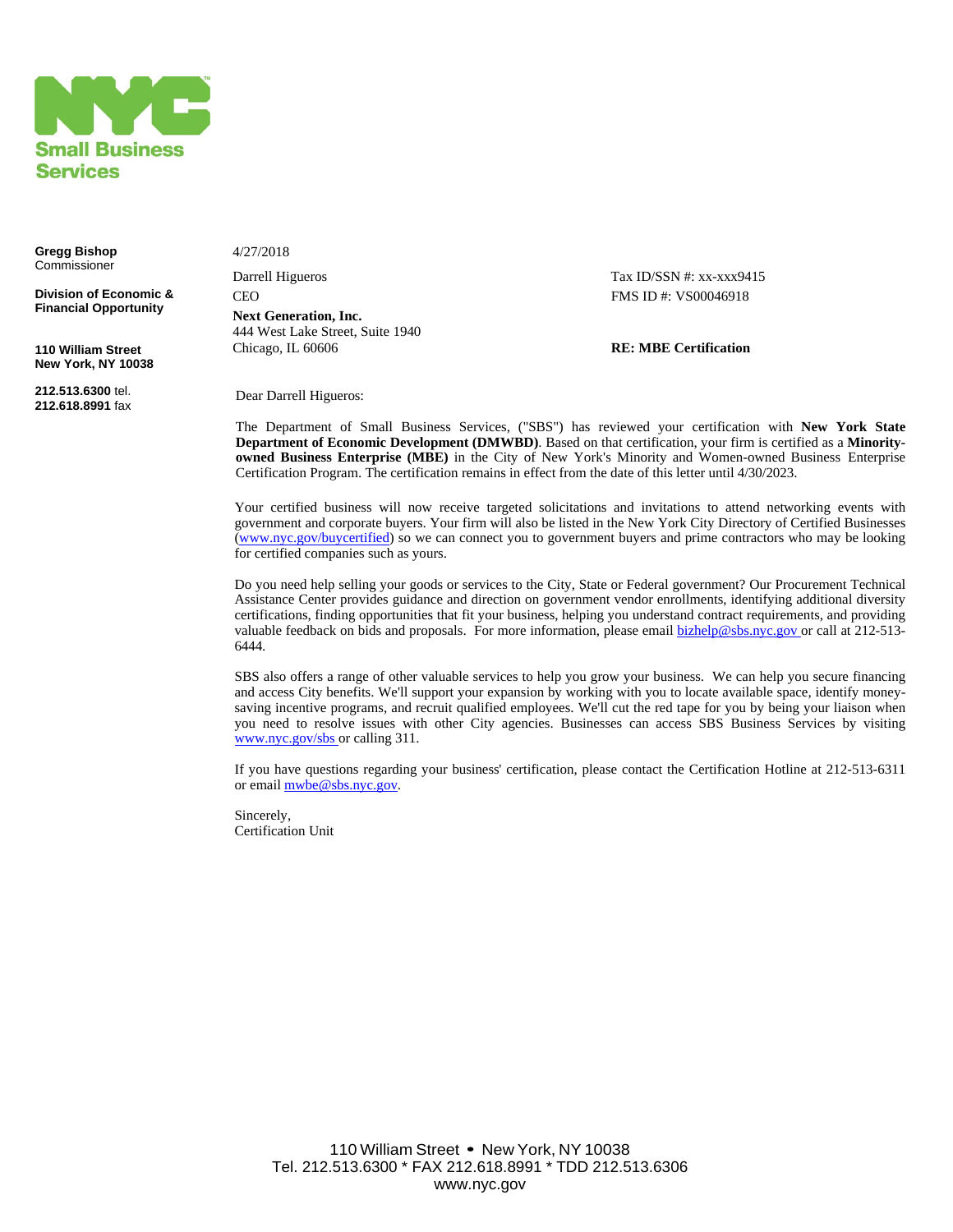

careers businesses neighborhoods

## **Certificate**

## **Next Generation, Inc.**

This certificate acknowledges that this company has met the criteria as established by the MBE Program at the NYC Department of Small Business Services and is therefore certified as a Minority-owned Business Enterprise (M/WBE).

Certificate Number

Expires on

**MWCERT2018-10049**

**4/30/2023**

& Blosi

Bill de Blasio, Mayor Gregg Bishop, Commissioner